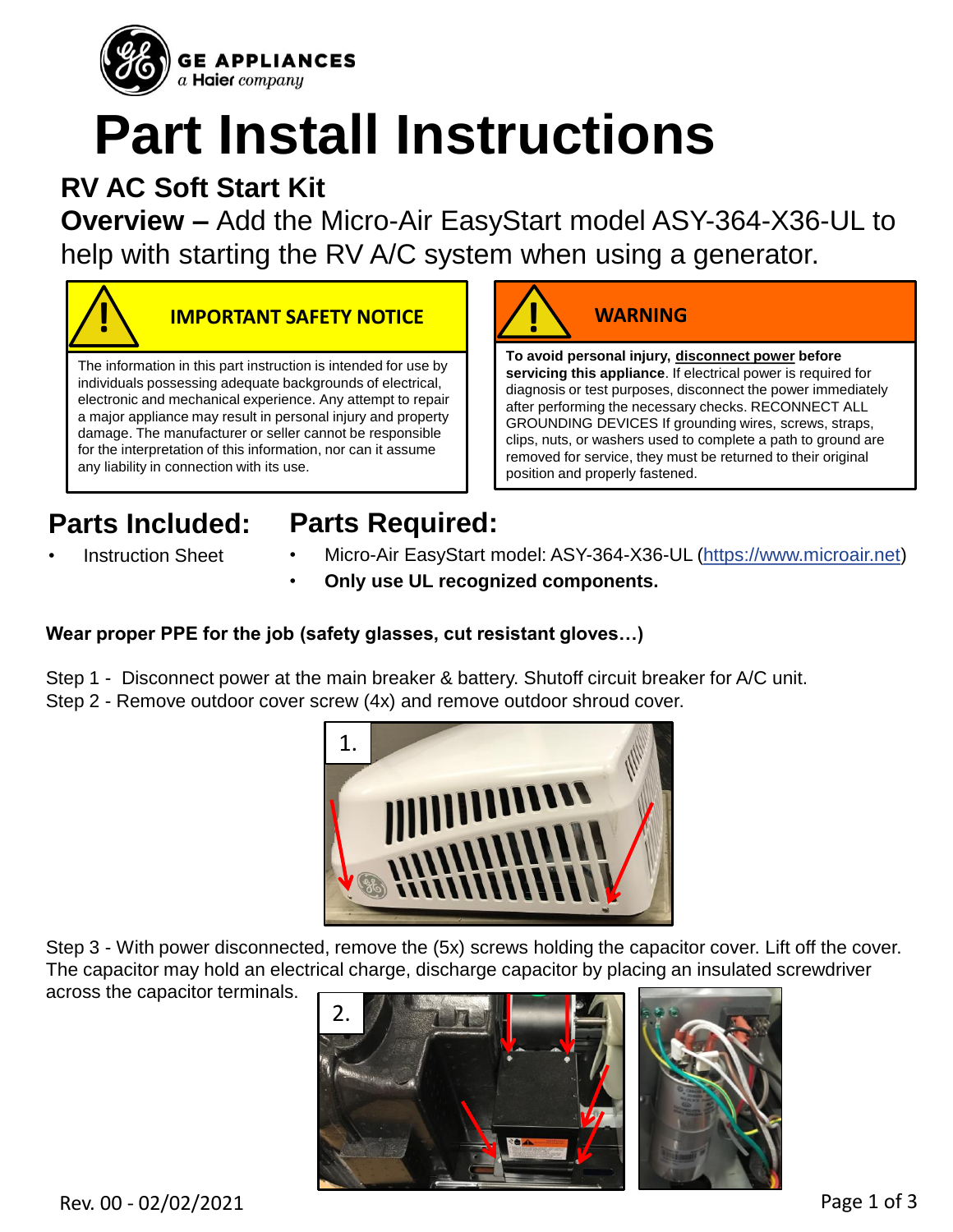#### Overview – RV AC Soft Start Kit

Step 4 – Crimp the appropriate spade terminals onto the EasyStart system as needed and as instructed in the EasyStart installation manual. Feed the EasyStart cord between the capacitor bracket & fan motor bracket. Connect the Micro-Air EasyStart (ASY-364-X36-UL) wires as follows:

- 4A. Connect the BLACK (EasyStart) wire to the 4-pin terminal block with the other BLACK wires. The BLACK wire needs a female 1/4" spade.
- 4B. Connect the ORANGE (EasyStart) wire to the Compressor side (H) of the Run Capacitor, next to the RED wire. The ORANGE wire needs a female 1/4" spade.
- 4C. Disconnect the WHITE (Compressor) **14awg** wire from Run Capacitor (C), & connect it inline with the BROWN (EasyStart) wire. The BROWN wire needs an insulated male 1/4" spade.
- 4D. Connect the WHITE (EasyStart) wire to the Neutral side (C) of the Run Capacitor, next to the WHITE wires. The WHITE wire needs a female 1/4" spade.

Feed cord between capacitor bracket & fan motor bracket